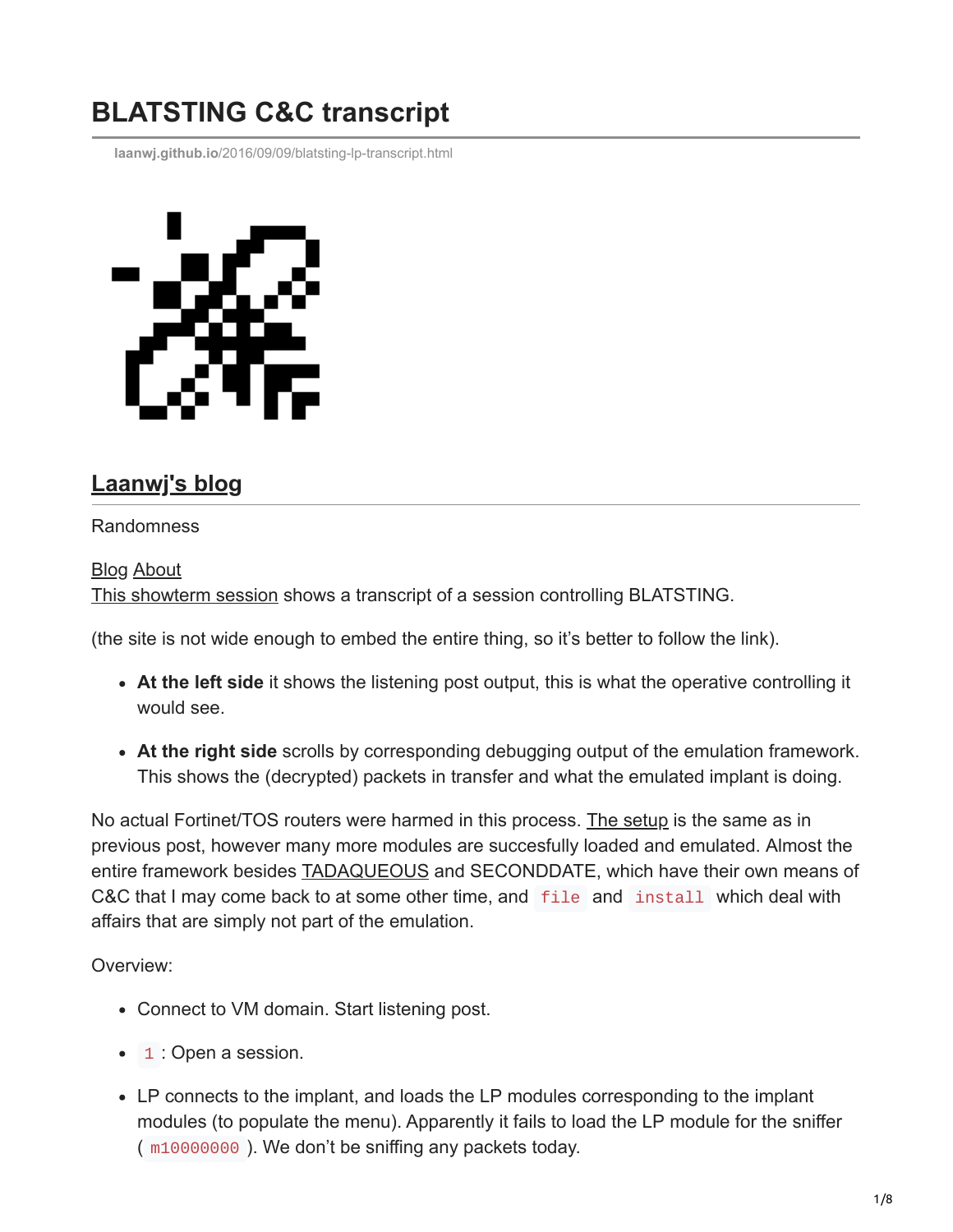Attempting to open a session. CHALLENGE Type packet received. AUTH\_RESP Type packet received. You are accessing BLATSTING. Session opened. dlopen error: ./lpconfig/m10000000/m10000000.lpmod: undefined symbol: bp\_bf\_bpf\_validateProgram Corresponding LP module not found for (16 0 0). ... Operation succeeded. Connected to node 00000000 Firewall Type : 00000000 Firewall Version: 00000000 Remote Code Version: 666.6.6 Remote IP Addr: 192.168.001.002 Remote interface : 0000 Listen IP Addr : 000.000.000.000 Listen IP timeout (on remote node) : none Remote IP Sticky?: True LP IP: 192.168.001.001 Source Port: 4000 Destination Port: 3000 Session Start Time (on remote node): Thu Sep 8 11:44:36 2016

LP shows menu\*: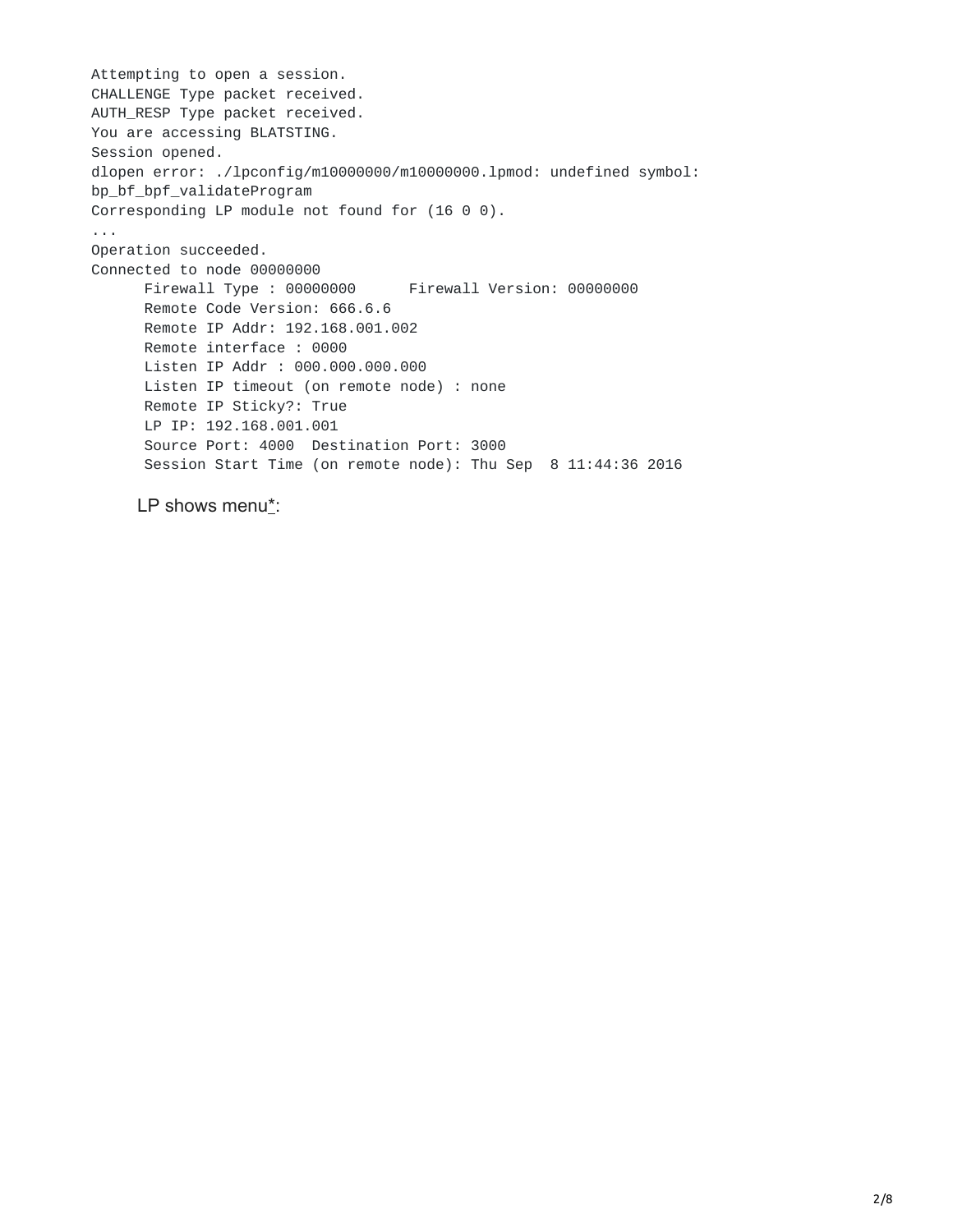```
----- Base Commands
  1) Open a session with the remote node
  2) List loaded LP modules
  3) Toggle expert mode [currently OFF]
  6) Re-synchronize LP module list (will not unload explicitly loaded modules)
  7) Toggle logging [currently ON]
  8) Toggle menu display [currently ON] (Recommended ON)
  9) Close session
999) BURN
  0) Quit Program
----- core interface
   0,0,0) Retrieve the list of exported interfaces
   0,0,1) Retrieve the current time on the remote node
----- crypto interface
----- network interface
   3,0,0) Read interfaces
   3,0,2) Send ARP
----- command and control interface
   7,0,0) Get comms state
   7,0,1) Set filter addresses
----- hash interface
----- tunnel interface
   9,0,0) Query tunnel module state
   9,0,1) Add a tunnel via command line
  9,0,2) Add a tunnel interactively
   9,0,3) Remove a tunnel
   9,0,4) Toggle printing active connections (expert only)
----- bpf interface
----- network profiler interface
  13,0,0) Query state
  13,0,1) Start scan
  13,0,2) Stop scan
  13,0,3) Restart scan
  13,0,4) Reset
  13,0,5) Get records
  13,0,6) Get records; dump to file
```
- 8 : Toggle "show menu" off otherwise it will print the screen-full menu after every command and it's impossible to see any output without scrolling back all the time.
- $\bullet$  0, 0, 1 : Print time on remote node.

Time on remote node (GMT): Thu Sep 8 15:44:48 2016

0, 0, 0 : Show the list of loaded modules and interfaces.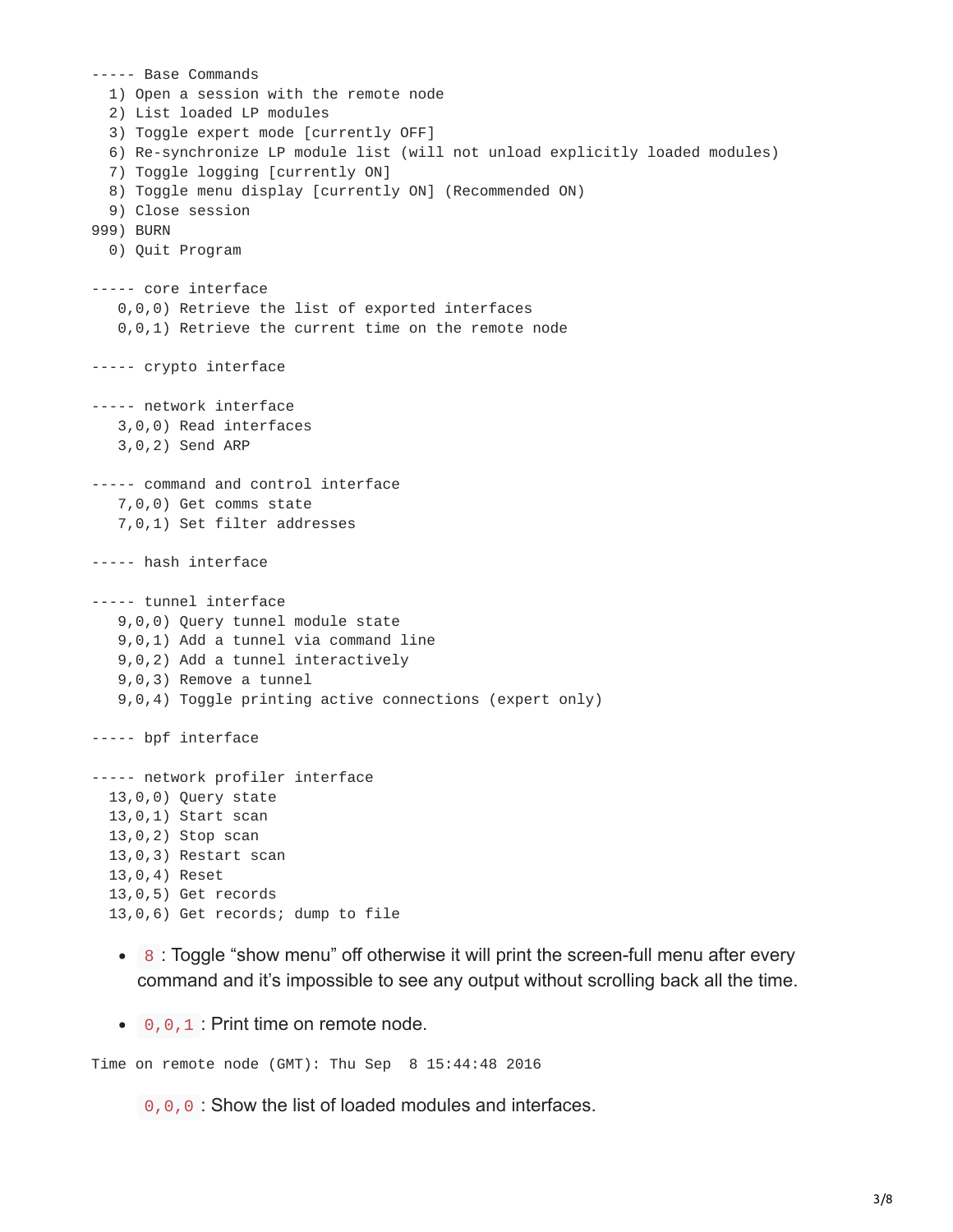| Exported interfaces: |   |   |                 |             |   |   |                 |
|----------------------|---|---|-----------------|-------------|---|---|-----------------|
| Module ID            |   |   | Module type     | Provider ID |   |   | Provider type   |
| 0                    | 0 | 3 | core            | 0           | 0 | 3 | core            |
| 1                    | 1 | 0 | crypto          | 1           | 1 | 1 | crypto          |
| 3                    | 1 | 1 | network         | 3           | 1 | 0 | network         |
| 16                   | 0 | 0 | sniffer         | 16          | 0 | 1 | sniffer         |
| 7                    | 0 | 0 | cnc             |             | 0 | 1 | cnc             |
| 8                    | 1 | 0 | hash            | 8           | 1 | 1 | hash            |
| 9                    | 0 | 0 | tunnel          | 9           | 0 | 2 | tunnel          |
| 12                   | 1 | 0 | bpf             | 12          | 1 | 1 | bpf             |
| 13                   | 0 | 0 | networkProfiler | 13          | 0 | 1 | networkProfiler |
|                      |   |   |                 |             |   |   |                 |

13,0,0 : Show networkProfiler configuration.

(13 0 0) networkProfiler module configuration: networkProfiler module not configured.

13,0,1 : Start networkProfiler scan. This shows the command line option help output:

Please enter your networkProfiler command line (-h for help, CTRL-n to cancel)?

-S/--scantype <scan name> name of predefined scan (enter ? to be provided with a list)

-i/--interface <interface index (as from interface listing)> limit to the specified interface

-t/--traffictypes <traffic queue flags> receive traffic of the specified types only (enter ? to be provided with a list)

-P/--prefilter netmask <netmask length> netmask length for prefilter (0-32, default 0)

-p/--prefilter <pcap filter string> pcap pre-filter definition (enclose this in double quotes)

-s/--duration\_seconds <seconds> test duration in seconds

-m/--duration\_minutes <minutes> test duration in minutes

-r/--duration\_hours <hours> test duration in hours

-y/--duration\_days <days> test duration in days

-N/--nperiods <# of scan periods> number of periods to scan (default: 1)

-n/--maxNRecords <# of records> maximum number of records to keep per period

--hashTableSize <# of entries> size of the hash table

-h/--help print this usage message

Show list of predefined scans (these are the files in

Firewall/BLATSTING/BLATSTING\_201381/LP/lpconfig/m0d000000/predefinedScans ):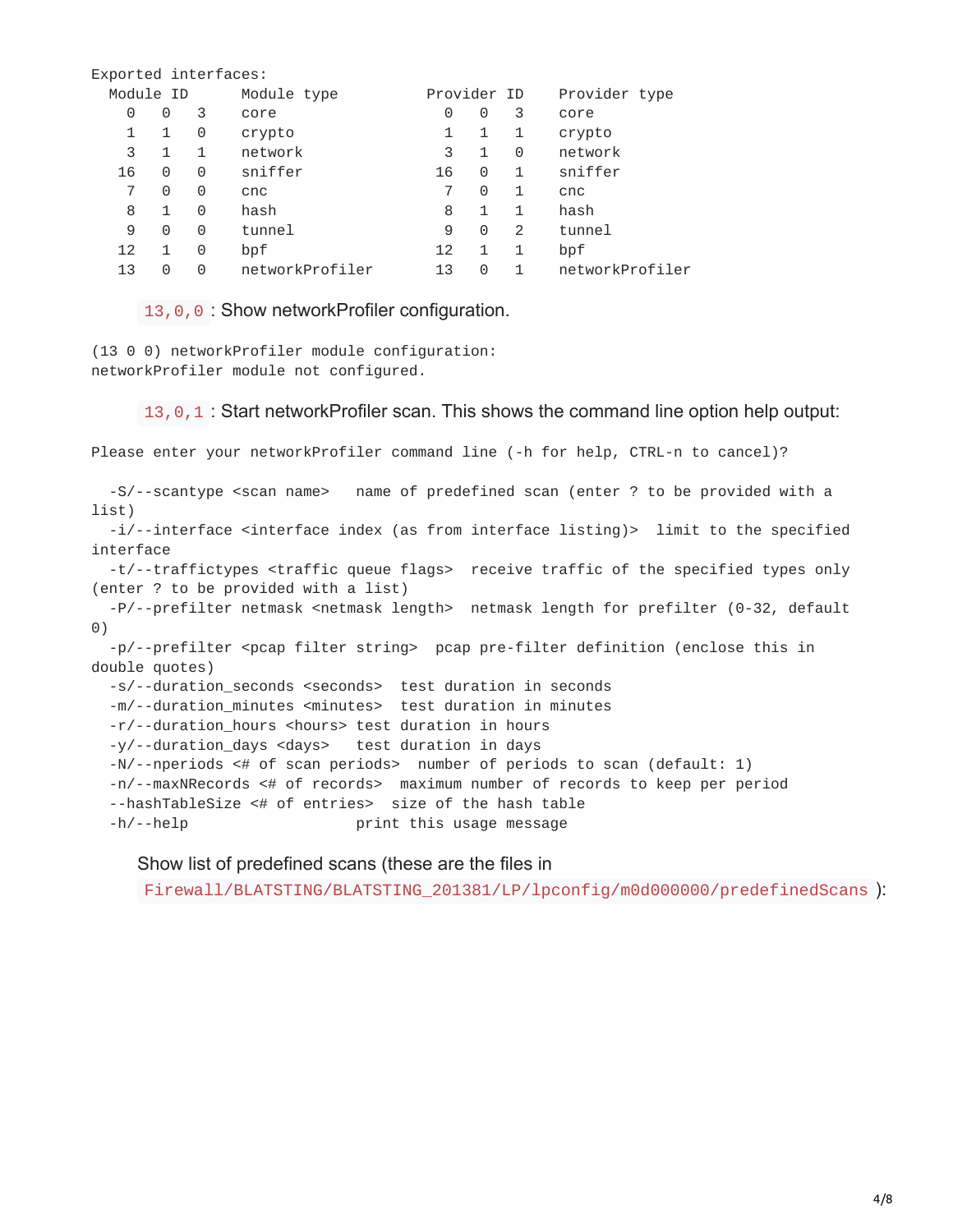TCPUDP\_condense\_bytes\_512 IPv4 TCP/UDP connection information, ports above 512 condensed, with total byte count (IPs, IP protocol, condensed ports, ttl, byte count) TCPUDP bytes IPv4 TCP/UDP full connection information with byte count (IPs, IP protocol, ports, ttl, byte count) TCPSYN\_condense\_256 IPv4 TCP/UDP connection information, ports above 256 condensed, with SYN count (IPs, IP protocol, condensed ports, ttl, SYN count) TCPSYN IPv4 TCP/UDP connection information with SYN count (IPs, IP protocol, ports, ttl, SYN count) TCPSYN\_condense\_bytes\_3072 IPv4 TCP/UDP connection information, ports above 3072 condensed, with SYN and total byte count (IPs, IP protocol, condensed ports, ttl, SYN count, total byte count) TCPSYN\_condense\_1536 IPv4 TCP/UDP connection information, ports above 1536 condensed, with SYN count (IPs, IP protocol, condensed ports, ttl, SYN count) TCPSYN\_condense\_2560 IPv4 TCP/UDP connection information, ports above 2560 condensed, with SYN count (IPs, IP protocol, condensed ports, ttl, SYN count) TCPUDP\_condense\_1536 IPv4 TCP/UDP connection information, ports above 1536 condensed (IPs, IP protocol, condensed ports, ttl) TCPSYN condense bytes 1024 IPv4 TCP/UDP connection information, ports above 1024 condensed, with SYN and total byte count (IPs, IP protocol, condensed ports, ttl, SYN count, total byte count) TCPUDP\_condense\_1024 IPv4 TCP/UDP connection information, ports above 1024 condensed (IPs, IP protocol, condensed ports, ttl) TCPUDP\_condense\_2560 IPv4 TCP/UDP connection information, ports above 2560 condensed (IPs, IP protocol, condensed ports, ttl) MAC2MAC Ethernet (MAC) src/dst address collection TCPUDP condense bytes 256 IPv4 TCP/UDP connection information, ports above 256 condensed, with total byte count (IPs, IP protocol, condensed ports, ttl, byte count) IP2IP\_bytes source, destination IP collection with total byte count TCPUDP condense 256 IPv4 TCP/UDP connection information, ports above 256 condensed (IPs, IP protocol, condensed ports, ttl) TCPSYN\_condense\_bytes\_2048 IPv4 TCP/UDP connection information, ports above 2048 condensed, with SYN and total byte count (IPs, IP protocol, condensed ports, ttl, SYN count, total byte count) IP2IP IPv4 IP-to-IP address collection (who is calling whom?) TCPSYN\_condense\_bytes\_2560 IPv4 TCP/UDP connection information, ports above 2560 condensed, with SYN and total byte count (IPs, IP protocol, condensed ports, ttl, SYN count, total byte count) TCPUDP\_condense\_2048 IPv4 TCP/UDP connection information, ports above 2048 condensed (IPs, IP protocol, condensed ports, ttl) srcMACIP source Ethernet (MAC) and source IP address collection TCPSYN\_condense\_1024 IPv4 TCP/UDP connection information, ports above 1024 condensed, with SYN count (IPs, IP protocol, condensed ports, ttl, SYN count) TCPUDP\_condense\_bytes\_1536 IPv4 TCP/UDP connection information, ports above 1536 condensed, with total byte count (IPs, IP protocol, condensed ports, ttl, byte count) TCPSYN\_condense\_bytes\_256 IPv4 TCP/UDP connection information, ports above 256 condensed, with SYN and total byte count (IPs, IP protocol, condensed ports, ttl, SYN count, total byte count) TCPSYN\_condense\_bytes\_1536 IPv4 TCP/UDP connection information, ports above 1536 condensed, with SYN and total byte count (IPs, IP protocol, condensed ports, ttl, SYN count, total byte count) TCPUDP\_condense\_bytes\_2560 IPv4 TCP/UDP connection information, ports above 2560 condensed, with total byte count (IPs, IP protocol, condensed ports, ttl, byte count) TCPUDP\_condense\_bytes\_1024 IPv4 TCP/UDP connection information, ports above 1024 condensed, with total byte count (IPs, IP protocol, condensed ports, ttl, byte count) srcIP source IP address collection TCPUDP IPv4 TCP/UDP full connection information (IPs, IP protocol,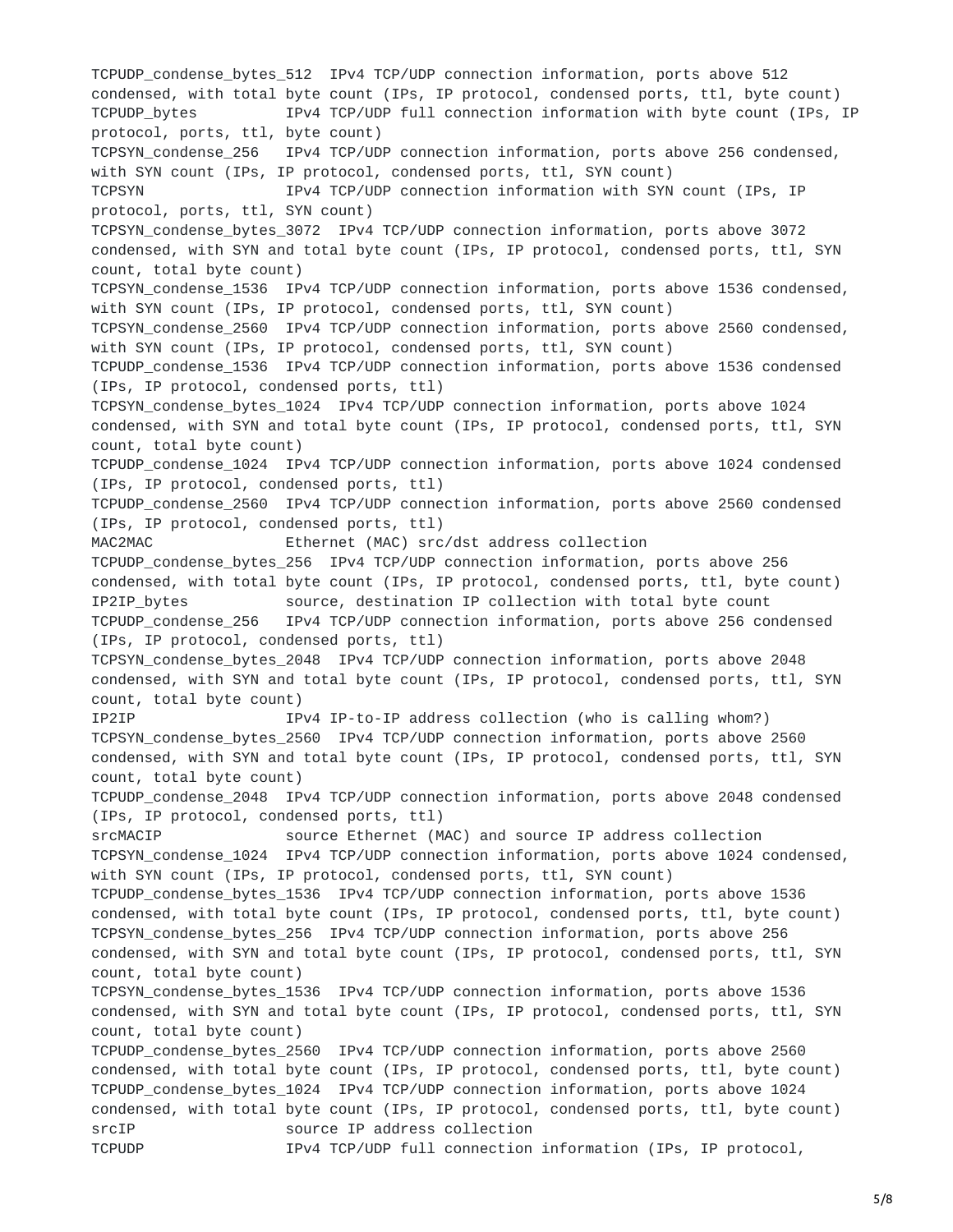ports, ttl) TCPSYN\_condense\_512 IPv4 TCP/UDP connection information, ports above 512 condensed, with SYN count (IPs, IP protocol, condensed ports, ttl, SYN count) TCPSYN\_condense\_bytes\_512 IPv4 TCP/UDP connection information, ports above 512 condensed, with SYN and total byte count (IPs, IP protocol, condensed ports, ttl, SYN count, total byte count) TCPSYN\_condense\_3072 IPv4 TCP/UDP connection information, ports above 3072 condensed, with SYN count (IPs, IP protocol, condensed ports, ttl, SYN count) TCPUDP\_condense\_3072 IPv4 TCP/UDP connection information, ports above 3072 condensed (IPs, IP protocol, condensed ports, ttl) TCPSYN\_condense\_2048 IPv4 TCP/UDP connection information, ports above 2048 condensed, with SYN count (IPs, IP protocol, condensed ports, ttl, SYN count) TCPUDP\_condense\_bytes\_3072 IPv4 TCP/UDP connection information, ports above 3072 condensed, with total byte count (IPs, IP protocol, condensed ports, ttl, byte count) TCPUDP\_condense\_512 IPv4 TCP/UDP connection information, ports above 512 condensed (IPs, IP protocol, condensed ports, ttl) TCPUDP\_condense\_bytes\_2048 IPv4 TCP/UDP connection information, ports above 2048 condensed, with total byte count (IPs, IP protocol, condensed ports, ttl, byte count)

Create a -STCPUDP predefined scan, using default settings, and start it:

traffic types: IP4 total scanning time: 0 days 03:00:00 scan period duration: 0 days 03:00:00 number of scan periods: 1 record size: 18 table size: 96 hash table size: 64 memory usage for scan results: 1754 bytes approximate run-time memory usage: 2266 bytes Prefilter: n Link layer filter: n Network layer filter: y Tracking the following elements: IPv4 source address IPv4 destination address IPv4 protocol TCP/UDP source port TCP/UDP destination port IPv4 TTL (recorded once, not tracked) This configuration could be established with the following command line: -S <scan type> -t IP4 -s 10800 -N 1 -n 96 --hashTableSize 64 Sending start request to implant. Are you sure (y/n) [y]? y networkProfiler scan started.

- 8 : Re-show menu.
- 13, 0, 5 : Show records of ongoing networkProfiler scan.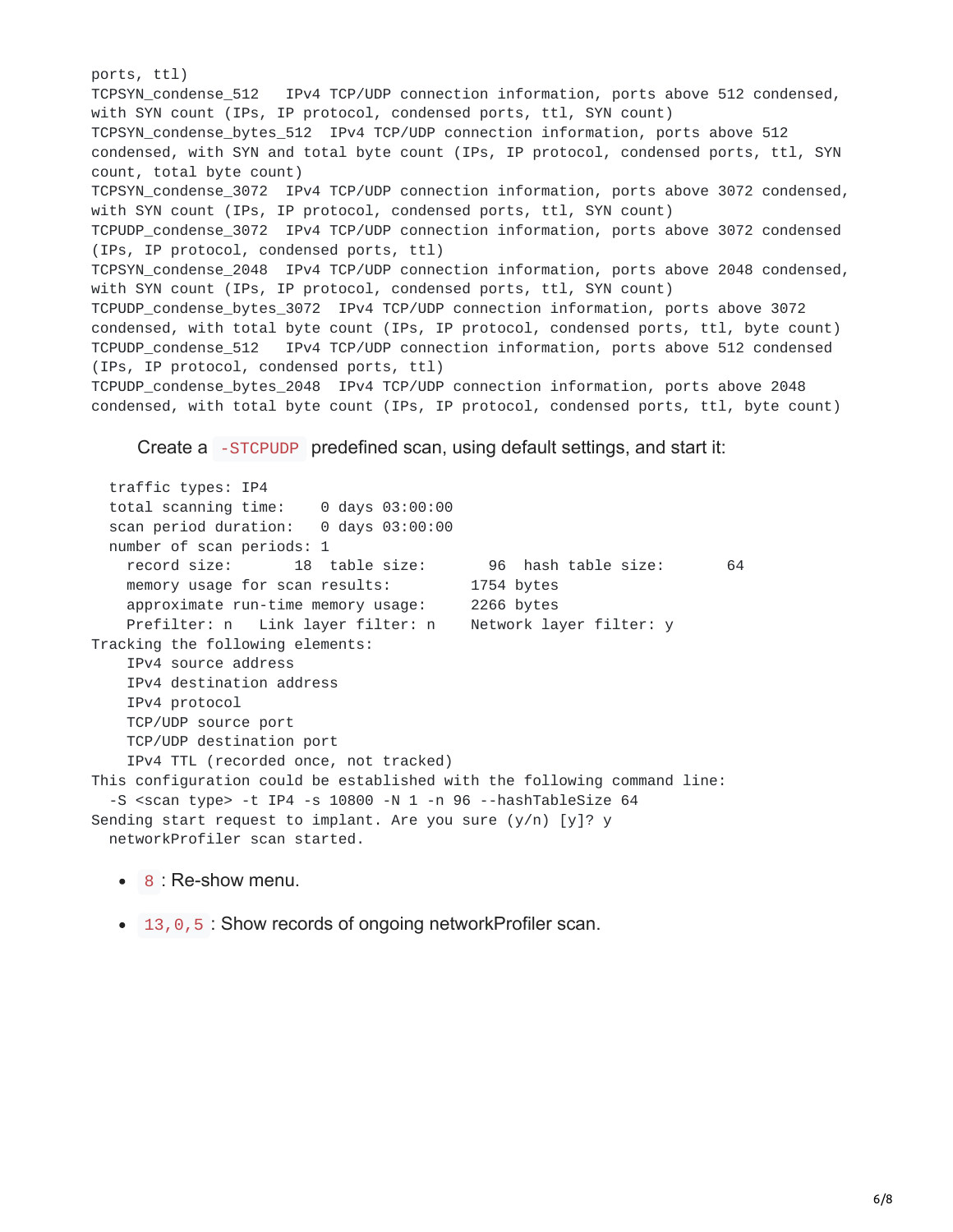(13 0 0) networkProfiler module data: Scan period 0: total packets collected: 2 packets discarded due to error: 0 number of records collected: 1 number of records dropped: 0 scan start (target box time, displayed as GMT): Thu Sep 8 15:45:37 2016 scan end (target box time, displayed as GMT) : Thu Sep 8 18:45:37 2016A scan in progress Records: IPv4 source address : 192.168.001.001 IPv4 destination address : 192.168.001.002 IPv4 protocol : 0x11 TCP/UDP source port : 3000 TCP/UDP destination port : 4000 IPv4 TTL (recorded once, not tracked) : 64 count: 2

- This shows one record which summarizes the two UDP packets exchanged between the implant and LP. Nothing else is happening on the simulated network. To get a better idea of what it is doing it would make sense to inject some fake traffic.
- $\bullet$  7,0,0 : Get comms state. This simply shows the same information again as when connecting.

Connected to node 00000000 Firewall Type : 00000000 Firewall Version: 00000000 Remote Code Version: 666.6.6 Remote IP Addr: 192.168.001.002 Remote interface : 0000 Listen IP Addr : 000.000.000.000 Listen IP timeout (on remote node) : none Remote IP Sticky?: True LP IP: 192.168.001.001 Source Port: 4000 Destination Port: 3000 Session Start Time (on remote node): Thu Sep 8 11:44:36 2016

7,0,1 : Set a filter. Apparently I botched this as it loses contact to the implant.

Please enter the new filter IP/netmask [255.255.255.255/32]: 192.168.1.0/24 Please enter the filter timeout in minutes (0 for no timeout) [0]: 100 About to install filter IP 192.168.001.000/24, timeout 100 minutes. Are you sure? (y/n) [n]? y Operation succeeded. 2016-09-08 11:44:48 Menu Selection>? 0,0,0 11:44:55 2016-09-08 ===> selection 0 0 0 Timed Out createSendRecv\_5iHelper: attempt 1 of 3 timed out.

0 : Exit session.

\* 999) BURN sure sounds enticing, but can't demonstrate it as the necessary interface is not simulated. Drats.